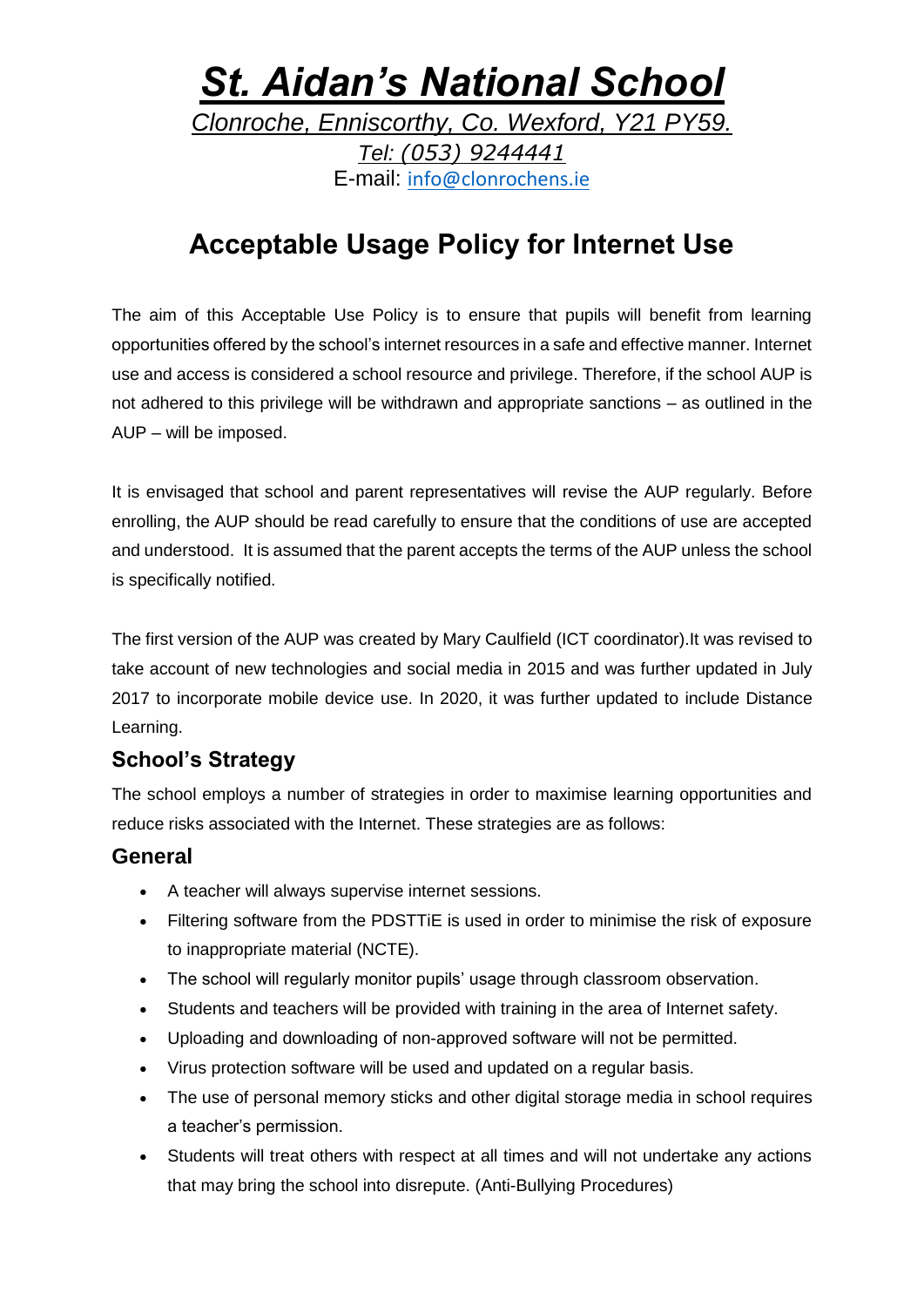## *St. Aidan's National School Clonroche, Enniscorthy, Co. Wexford, Y21 PY59.*

*Tel: (053) 9244441* E-mail: [info@clonrochens.ie](mailto:info@clonrochens.ie)

### **World Wide Web**

- Students will not intentionally visit internet sites that contain obscene, illegal, hateful or otherwise objectionable materials.
- Students will report accidental accessing of inappropriate materials in accordance with school procedures.
- Students will use the Internet for educational purposes only during class time. During Treat Time, they may be allowed to use the Internet for entertainment purposes. The class teacher will vet all web sites. However, children cannot use social media accounts or record images, audio or video of other pupils or staff.
- Students will not copy information into assignments and fail to acknowledge the source (plagiarism and copyright infringement).
- Students will never disclose or publicise personal information.
- Downloading materials or images not relevant to their studies, is in direct breach of the school's acceptable use policy.
- Students will be aware that any usage, including distributing or receiving information, school-related or personal, may be monitored for unusual activity, security and/or network management reasons.

### **Email / Internet Chat**

- Students will not be given access to email. However, they will be provided with Google credentials for accessing other communication tools such as Google Classroom.
- Students will not send or receive any material that is illegal, obscene, defamatory or that is intended to annoy or intimidate another person.
- Students will not reveal their own or other people's personal details, such as passwords, addresses or telephone numbers or pictures.
- Students will never arrange a face-to-face meeting with someone they only know online
- Students will note that sending and receiving files is subject to permission from their teacher.
- Students will not have access to email, social media, chat rooms, discussion forums, messaging or other electronic communication fora.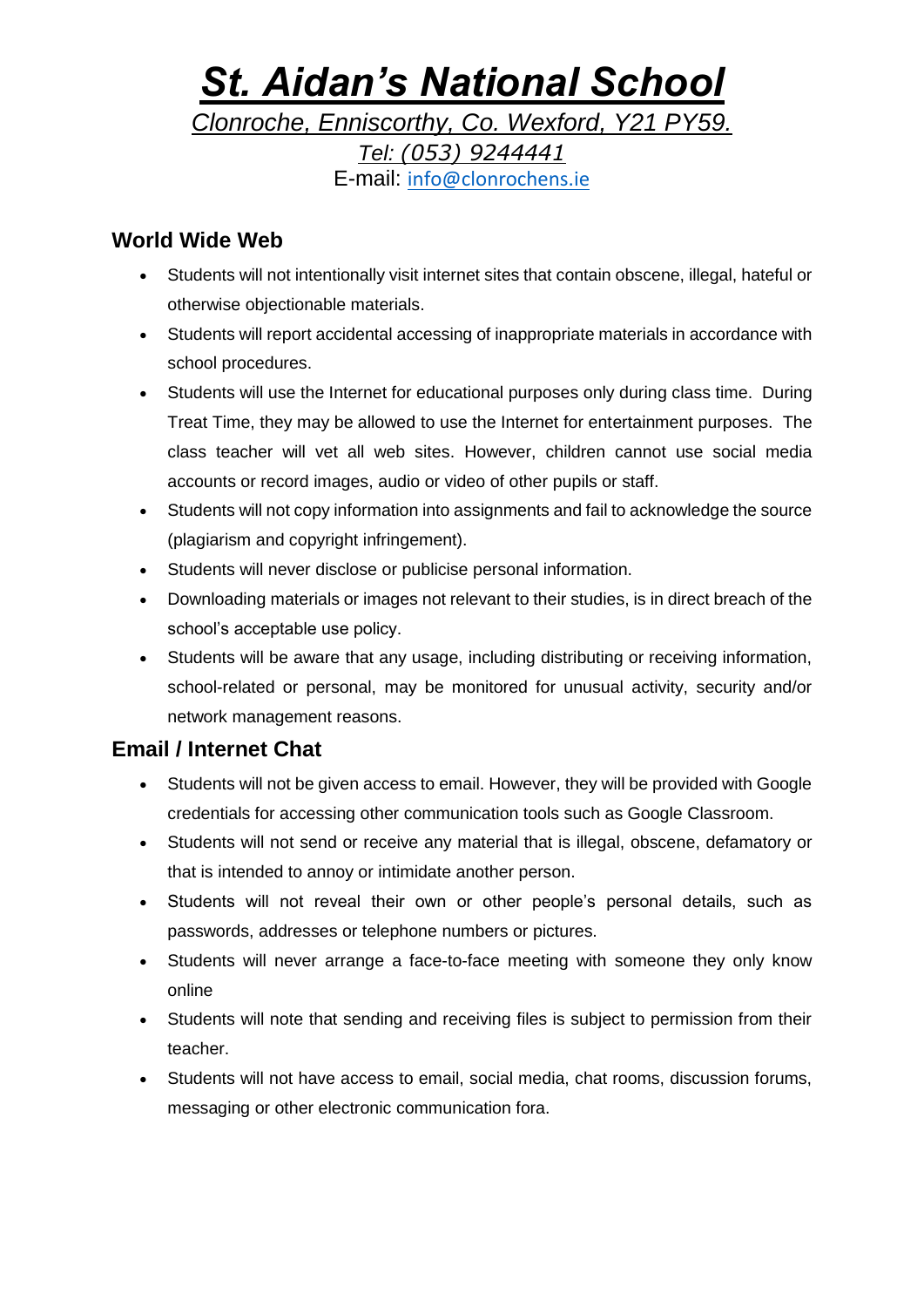# *St. Aidan's National School*

*Clonroche, Enniscorthy, Co. Wexford, Y21 PY59. Tel: (053) 9244441*

E-mail: [info@clonrochens.ie](mailto:info@clonrochens.ie)

#### **Internet**

The Internet has become a two-way communication system for the school and the wider community. Services such as YouTube, ClassDojo, SeeSaw, Facebook, Wordpress, Twitter and other social media are being used by the school to communicate with parents and also for parents to communicate with the school. These services, although not owned by Clonroche National School, form part of our web services and all content that is placed on these services falls under this policy. Please refer to the school's Data Protection Policy for further information on how the school utilises third party services.

The safety of our children on the web is of utmost importance so the following rules apply to the school and parents. The Internet is open to potential dangers when used inappropriately. The schools asks:

- Many social media sites have minimum age requirements. While the school will not monitor this, we would advise parents to not allow their children to have personal accounts on Facebook, Twitter, etc. until they are the appropriate age. Many social media sites will be used by teachers in class, for example, Twitter. However, all interactions will be under the supervision of the teacher. Children will not be allowed to use their own personal accounts for social media.
- Please do not "tag" photographs or any other content that would identify any children or staff in the school.
- If you are uploading a photograph, please ensure that it does not identify the child in any way. Please make sure photograph size is kept as small as possible (no bigger than 1200 pixels)
- Please ensure that online messages and comments to the school are respectful. Any messages written on social media are treated in the same way as written messages to the school.
- Avoid any negative conversations about children, staff or parents on social media accounts. If you have an issue with something in the school, social media is not the place to raise it. Comments of this nature will be deleted.
- Please do not request to "friend" a member of staff in the school. Most staff would like to keep their personal lives personal. It may be awkward for a staff member to be asked to ignore a Facebook or other social network request.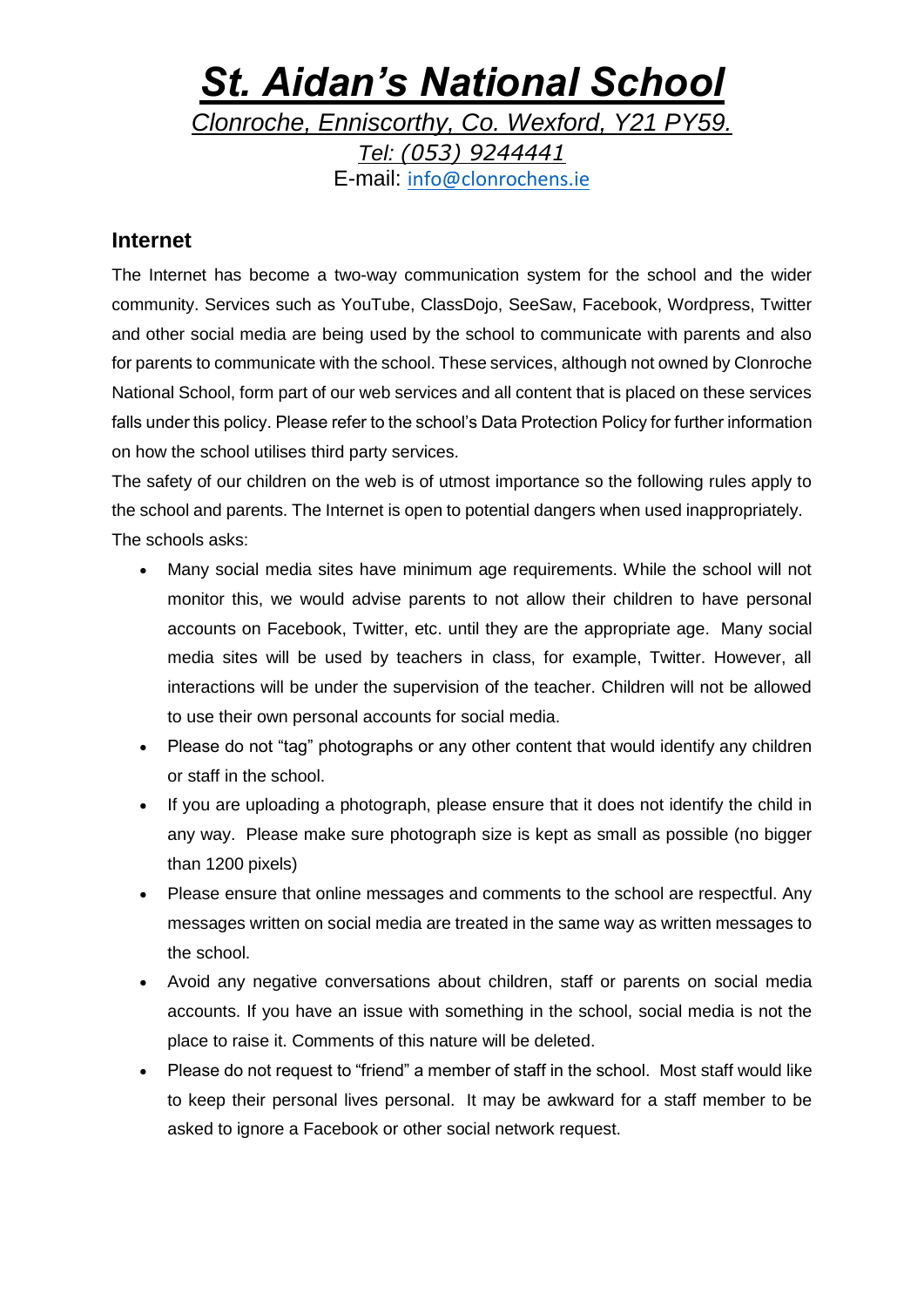### *St. Aidan's National School Clonroche, Enniscorthy, Co. Wexford, Y21 PY59. Tel: (053) 9244441* E-mail: [info@clonrochens.ie](mailto:info@clonrochens.ie)

- Please do not add advertisements to our social media account without prior permission of the principal.
- Failure to keep the above rules will result in a permanent ban to our social media accounts.

### **School Website**

- Please note that the following points apply to the school's web site and social media profiles, including but not limited to Facebook, Twitter, YouTube, Scribd and Google+
- Pupils will be given the opportunity to publish projects, artwork or school work on the World Wide Web in accordance with clear policies and approval processes regarding the content that can be loaded to the school's website
- The website will be regularly checked to ensure that there is no content that compromises the safety of pupils or staff.
- The publication of student work will be co-ordinated by a teacher.
- Pupils' work will appear in an educational context on Web pages and the school's social media.
- The school will endeavour to use digital photographs, audio or video clips of focusing on group activities. Photographs, audio and video clips will be used. Video clips will not be password protected.
- Personal pupil information including home address and contact details will be omitted from school web pages.
- The school website will avoid publishing the full name of individuals in a photograph.
- The school will ensure that the image files are appropriately named will not use pupils' names in image file names or ALT tags if published on the web.
- Pupils will continue to own the copyright on any work published.

### **Direct Communication using Internet**

Teachers in the school may choose to use a number of tools for classroom communication. Examples include Google Classroom, Webex, Zoom, SeeSaw, and ClassDojo. Some of these tools provide synchronous video opportunities whereby a staff member directly speaks to the children live - e.g. through a webinar or online meeting. The staff member invites pupils and their families to these meetings using a code. The following are ground rules for synchronous lessons online.

All meetings will be password protected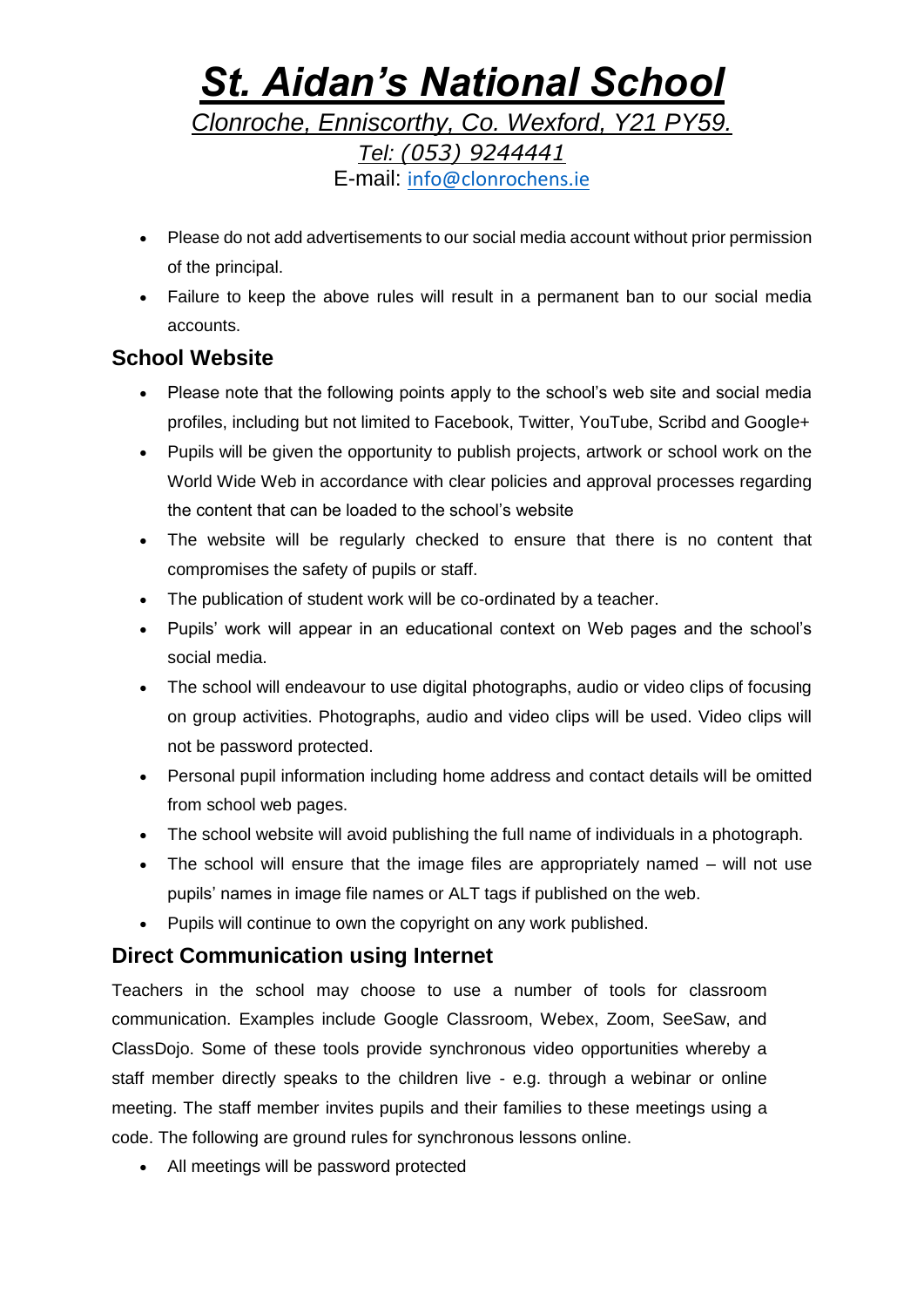### *St. Aidan's National School Clonroche, Enniscorthy, Co. Wexford, Y21 PY59. Tel: (053) 9244441* E-mail: [info@clonrochens.ie](mailto:info@clonrochens.ie)

- All people involved in the meeting will conduct themselves in a similar manner that would be expected in a regular class.
- The staff member has the right to "kick out" any person being disruptive from a synchronous lesson.
- A family member is expected to be close by when a pupil is engaging in a meeting. They should monitor all online interactions from the pupil.
- Staff will not meet any child alone using an online meeting. If there is a need for a meeting between a child with a staff member, another adult must be present at the meeting and/or the meeting must be recorded.
- While chat may be available in an online meeting, it is the responsibility of the child's family to ensure that any interaction is appropriate. Any interaction from a pupil that could be deemed as inappropriate may result in the child's removal from the lesson or, where appropriate, a referral to Child Protection services.

### **Personal Devices**

Please see mobile device policy for further information.

### **Legislation**

The school will provide information on the following legislation relating to use of the Internet which teachers, students and parents should familiarise themselves with:

- Data Protection (Amendment) Act 2003
- Child Trafficking and Pornography Act 1998
- Children First 2018
- Interception Act 1993
- Video Recordings Act 1989
- The Data Protection Act 1988

### **Support Structure**

The school will inform students and parents of key support structures and organisations that deal with illegal material or harmful use of the Internet.

### **Sanctions**

Misuse of the Internet may result in disciplinary action, including written warnings, withdrawal of access privileges and, in extreme cases, suspension or expulsion. The school also reserves the right to report any illegal activities to the appropriate authorities.